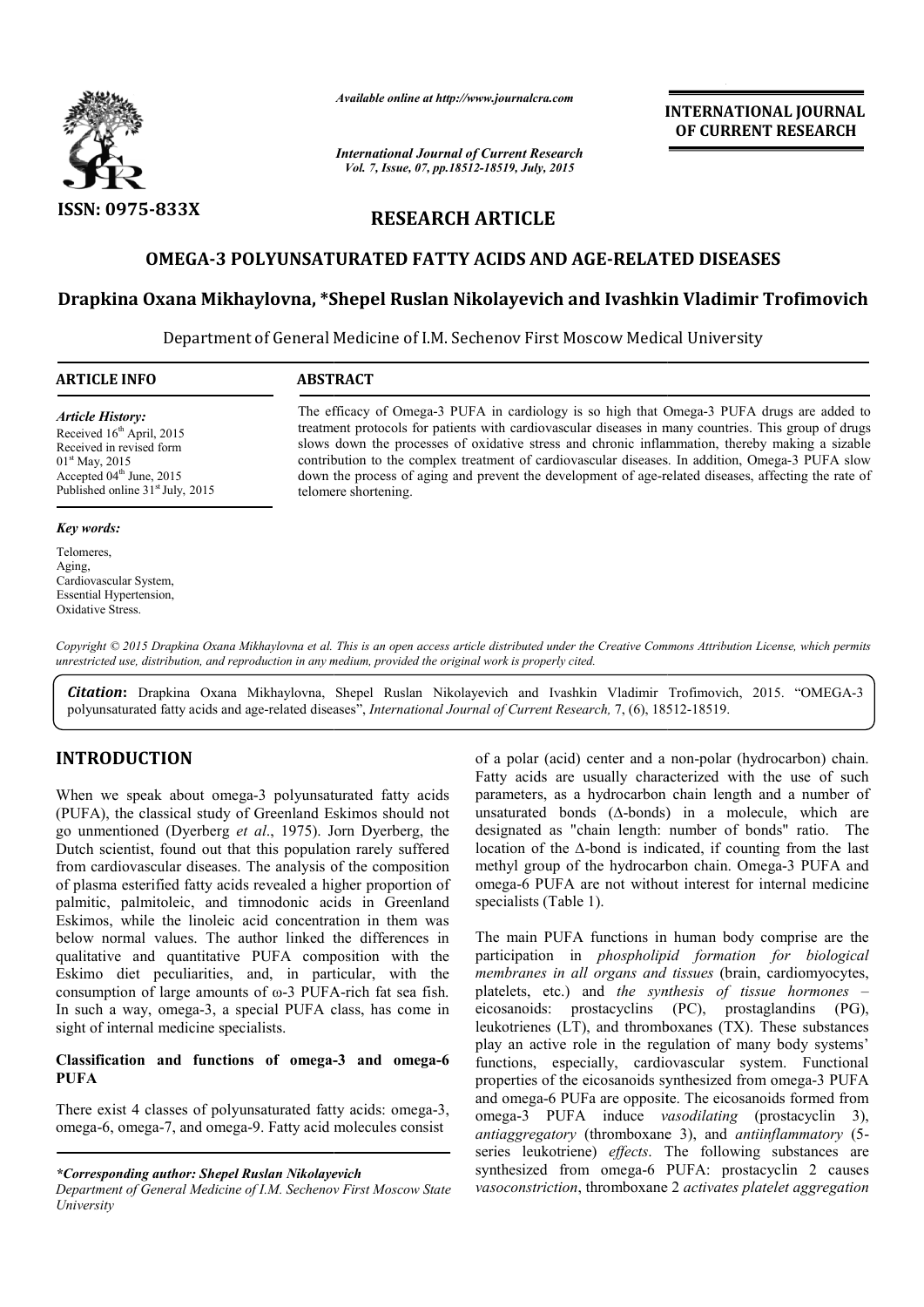*processes*, while leukotriene 4 *augments inflammatory processes*.

**Table 1. PUFA nomenclature**

| Chain<br>Class<br>trivial<br>systematic<br>Linolenic acid<br>Octadecadeinoic<br>18:2<br>$\omega$ -6<br>$\gamma$ -linolenic acid<br>Octadecatrienoic<br>18:3<br>Eicosatrienoic<br>20:3 | Code<br>LA<br>GLA |
|---------------------------------------------------------------------------------------------------------------------------------------------------------------------------------------|-------------------|
|                                                                                                                                                                                       |                   |
|                                                                                                                                                                                       |                   |
|                                                                                                                                                                                       |                   |
| Dihomo-y-linolenic acid                                                                                                                                                               | DGLA              |
| Arachidonic acid<br>20:4<br>Eicosatetraenoic                                                                                                                                          | AA                |
| $\alpha$ -linolenic acid<br>Octadecatrienoic<br>18:3<br>$m-3$                                                                                                                         | ALA               |
| Timnodonic acid<br>20:5<br>Eicosapentaenoic                                                                                                                                           | EPA               |
| Docosapentaenoic<br>22.5                                                                                                                                                              | <b>DPA</b>        |
| Docosahexaenoic<br>Cervonic acid<br>22.6                                                                                                                                              | <b>DHA</b>        |

Omega-3 PUFA *normalize blood lipid profile,* decreasing the triglyceride (TG) level by 25-30%, total cholesterol (TC) level by 8-12%, VLDL level by 11-18%, LDL level by 10-15%, and increasing HDL level by up to 10% (Harris, 1997). These effects may be explained by the fact that omega-3 PUFA induce the decrease in TG synthesis in liver, the increase in VLDL elimination rate in liver and peripheral tissues, as well as the increase in excretion of cholesterol catabolism products together with bile acids.

Experiments on animals proved that omega-3 PUFA *slowed down the growth of atherosclerotic plaques*. Besides, the results of clinical trials demonstrate that diets with sufficient quantity of omega-3 PUFA caused *the retardation of progression of angiographically proven coronary atherosclerosis* (Erkkilä *et al*., 2004 and von Schacky *et al*., 1999).

It has to be noted that, in case of sufficient dietary contents, omega-3 PUFA competitively replace AA (omega-6 PUFA) in cell membrane phospholipids. In turn, it brings about such beneficial effects of omega-3 PUFA, as *antiarrhythmic* (prevention of life-threatening arrhythmias and sudden cardiac death) and *antithrombotic* (improvement of antiaggregatory properties of red blood cells and platelets) (Reiffel and McDonald, 2006 and Rosenberg, 2002).

#### **Efficacy of omega-3 PUFA administration in different patient groups**

When speaking about omega-3 PUFA impact on blood pressure parameters, it is necessary to understand the mechanisms mediating the effects of omega-3 PUFA. Upon entering human body, ω-3 and ω-6 PUFA go through several metabolic changes. After deodorization and elongation processes, the linolenic acid is transformed into DGLA, which, after deodorization, is transformed into АА. Arachidonic acid is the precursor of 3-series prostaglandins, thromboxanes, leukotrienes, through intermediary of cyclooxygenase and lipoxygenase, respectively. PG and LT participate in the processes of vasoconstriction, platelet aggregation, and the synthesis of inflammatory mediators. α-linolenic acid after similar processes is transformed into ЕРА. EPA is the precursor of 3-series prostaglandins and 5-series leukotrienes. The physiological effect of the above-mentioned PG is less prominent, as compared to the effect of those formed from AA (2-series), and their impact on vascular tone, platelet aggregation, and inflammation is antagonistic. Through deodorization process, EPA is transformed into DHA. DHA and EPA are the precursors of lipoxins, resolvins (antiinflammatory placental lipids), and protectins. The abovementioned compounds have an important role in inflammatory processes and act as endogenous regulators of vascular tone and blood pressure. Dihomo- $\gamma$ -linolenic acid competes with  $\alpha$ linolenic acid, preventing EPA and DHA synthesis. Thus, the imbalance between ω-3 and ω-6 PUFA impacts peripheral vascular resistance and blood pressure parameters.

Omega-3 PUFA suppress aldosterone secretion. This effect may be related to the change of intracellular signal transduction, the change of plasma viscosity, or the impact on angiotensin-converting enzyme (ACE) activity. It is to be recalled that ACE is the enzyme responsible for the conversion of angiotensin-I into angiotensin-II. One of the effects of angiotensin-II is blood pressure increase. ACE inhibition leads to the decrease in angiotension-II production and aldosterone secretion. Besides, during a study on animals, **ω** -3 PUFA promoted the increase in endothelial nitric oxide (NO) production, which also contributes to vasodilation. (Das, 2004)

Thus, while summing up the effects of  $\omega$ -3 PUFA on BP parameters, one may highlight the following:

- 1. Production of 3-series prostaglandins with vasoactive, antiaggregatory, and anti-inflammatory effects;
- 2. Competitive interaction with ω-6 fatty acids;
- 3. Suppression of aldosterone secretion;
- 4. Change of intracellular signal transduction, decrease in plasma viscosity and ACE activity;
- 5. Increase in endothelial nitric oxide synthesis;
- 6. Heart rate decrease through the impact on parasympathetic vagal stimulation;
- 7. Changes in myocyte cell membrane lead to the improvement of left ventricular dyastolic function;
- 8. Inhibition of the synthesis as to transforming growth factor - beta (TGF-β);
- 9. Prevention of vascular wall fibrosis and the progression of secondary arterial hypertension

*The evidence base that prove the beneficial impact of* ω-3 PUFA on BP parameters is quite large. Let us pitch upon the most important and the most significant data, in our opinion.

## *Patients with normal BP parameters*

The results of a clinical trial with the participation162 patients demonstrated that the addition of omega-3 PUFA to diet does not impact the parameters of systolic (SBP) and dyastolic (DBP) blood pressure (Rasmussen *et al*., 2006). 95 males and 67 females aged 30 to 65 years were randomly distributed into 2 groups. Patients in each group kept to a specific diet: diet 1 was rich in monounsaturated fatty acids, while diet 2 was rich in saturated fatty acids. Each group was also additionally randomized as to taking fish oil supplement (3.6 g/day of omega-3 PUFA) or placebo. It was revealed that in patients who kept to diet 1 SBP and DBP level decreased by  $-2.2\%$  (p = 0.009) and  $-3.8\%$  ( $p = 0.0001$ ), respectively, while changes of SBP and DBP parameters in participants who kept to diet 2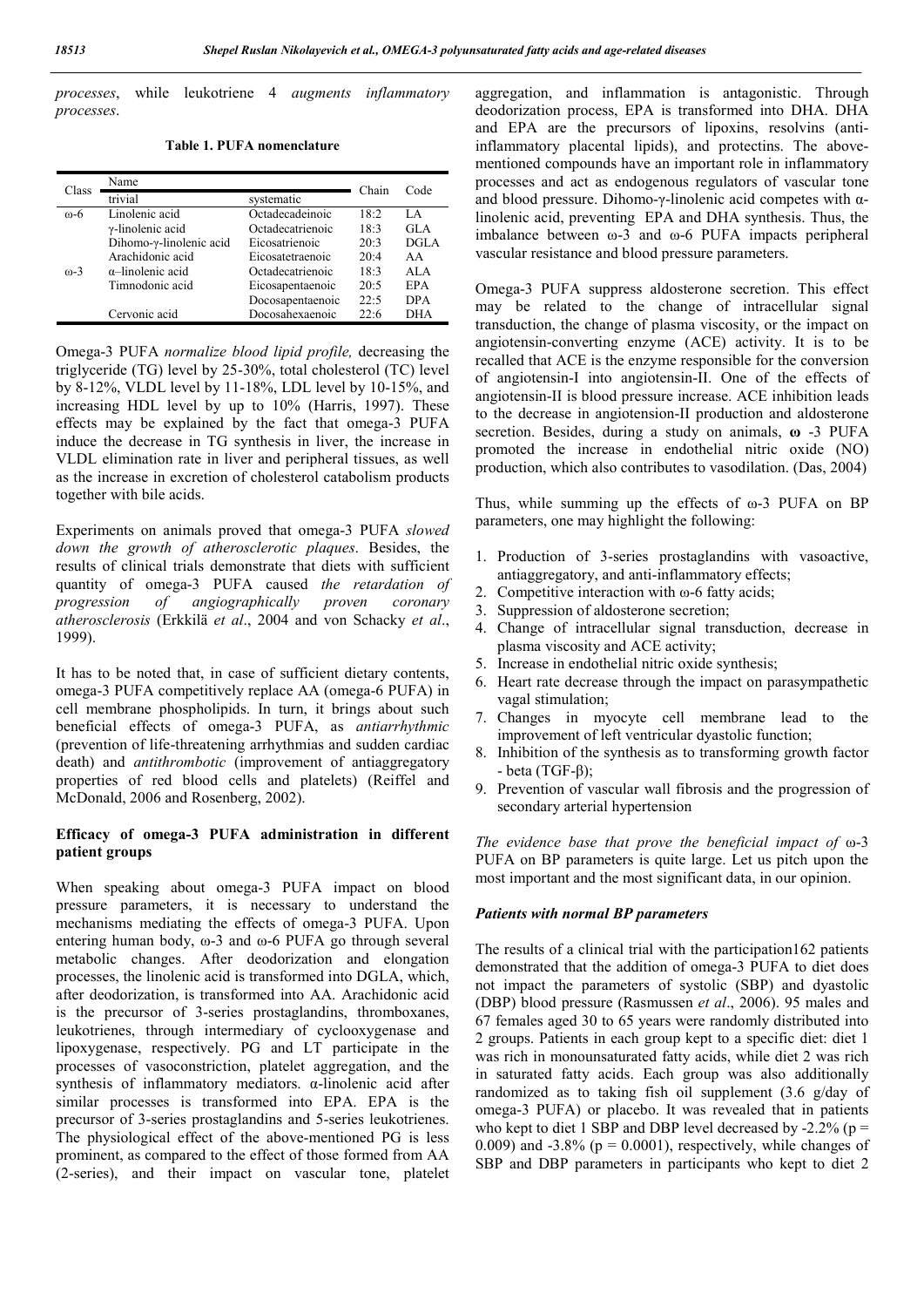were not statistically significant  $(-1.0\%$  (p = 0.2084) and  $-1.1\%$  $(p = 0.2116)$ , respectively). At that, DBP parameters were lower in those who kept to diet 1. However, all beneficial effects regarding DBP in patients who kept to the diet rich in monounsaturated fatty acids were lost, if fat consumption was above the average values (>37% energy). Similar results were obtained during a trial with the participation of 37 healthy volunteers: in patients who consumed 1 g/day of omega-3 PUFA no significant BP (both SBP and DBP) changes were observed (Shah *et al*., 2007).

## *Normotonic patients and patients with essential hypertension*

Lawrence J. Appel *et al*. (1993) conducted a meta-analysis of 17 clinical trials, the design of which implied the addition of ω-3 PUFA to patient's diet. Patients with normal BP values participated in 11 trials (n = 728). The addition of  $\omega$ -3 PUFA to the diet led to significant SBP decrease in two trials, and DBP decrease in one trial. In 6 trials, in which patients with essential hypertension participated ( $n = 291$ ), significant SBP and DBP decrease was observed in two and four trials, respectively. The qualitative SBP and DBP changes (mm Hg, confidence interval (CI) =95%) was as follows:  $-1.0$  mm Hg (from -2.0 to 0.0 mm Hg) and -0.5 mm Hg (from -1.2 to 0.2 mm Hg) in normotonic patients' trials; -5.5 mm Hg (from -8.1 to -2.9 mm Hg) and -3.5 mm Hg (from -5.0 to -2.1 mm Hg) in hypertonic patients' trials. The doses of ω-3 PUFA were quite high (average dose > 3 g/day in 11 trials). The magnitude of BP decrease was the highest in patients with high BP values, but was not related to the administered dose of ω-3 PUFA. Consequently, the authors conclude that the addition of high doses of  $\omega$ -3 PUFA (exceeding 3 g/day) leads to the clinically significant BP decrease mainly in patients with essential hypertension, as compared to normotonic patients.

Similar results were obtained in another meta-analysis conducted in 2002 by a group of scientists headed by Geleijnse *et al*. (2002). The total of 36 trials conducted during the period from 1999 through 2001 were included into the meta-analysis, and 22 out of them had double blind design. Dose of ω-3 PUFA in most of the trials was pretty high (the average dose was 3.7 g/day). ω-3 PUFA administration led to SBP decrease by 2.1 mm Hg (from 1.0 to 3.2 mm Hg; CI=95%,  $p < 0.01$ ) and DBP decrease by 1.6 mm Hg (from 1.0 to 2.2 mm Hg,  $CI=95\%$ ,  $p < 0.01$ ). More pronounced BP decrease was observed in the patients, who were older than 45 years, in whom essential hypertension (EH,  $BP \ge 140/90$  mm Hg) was diagnosed. Thus, the authors concluded that the fish oil consumption in the dose of 3.7 g/day or higher may lower the BP, especially in elderly persons and the patients with EH.

## *Patients with the history of myocardial infarction*

According to the results of a multicenter trial, ω-3 PUFA in the dose of 1 g/day are recommended as agents for the secondary prevention of recurrent myocardial infarction (Marchioli *et al*., 2002). The use of the above-mentioned dose of highly purified omega-3 PUFA enables to decrease the risk of sudden death by 45% (Albert *et al*., 2002). Thus, omega-3 PUFA became the honorary "fifth element" of drug therapy of recurrent infarction together with such well-respected drugs as statins, antithrombotic drugs, ACE inhibitors, and b-blockers.

#### *Patients with diabetes mellitus*

British scientists conducted a meta-analysis of 12 randomized clinical trials performed during the period from 1966 through 2006, in which the impact of omega-3 PUFA on hematological and thrombogenic risk markers in patients with dyslipidemia and type 2 diabetes mellitus was evaluated (Hartweg *et al*., 2007). The changes of such parameters as С-reactive protein, IL-6, TNF-α, platelet function, fibrinogen, factor VII, von Willebrand factor, endothelial function, etc., were evaluated, but, for the purposes of this article, let us discuss BP changes in this population. In comparison with placebo, omega-3 PUFA mostly impacted DBP value change (from 0.0 mm Hg to -3.6 mm Hg, mean -1.8 mm Hg, CI =  $95\%$ , p = 0.05). No significant changes of SBP level, fibrinogen level, or heart rate (HR) were observed.

The results of another meta-analysis of 24 clinical trials demonstrated different results. The group of scientists headed by Hartweg *et al*. (2009) traced the changes of lipid profile, glycemic and hematological risk factors in patients with type 2 diabetes mellitus against the background of ω-3 PUFA supplement addition to their diet. The study participants administered 2.4 g/day of omega-3 PUFA for 24 weeks. In comparison with placebo, in the group of patients, who administered omega-3 PUFA, triglyceride level decreased by  $7\%$  (mean change – 0.17 mmol/l, 24 clinical trials (CT), 1530 patients), fibrinogen level decreased by 10% (mean change – 0.96 mcmol/l, 3 CT, 159 patients), collagen level decreased by  $21\%$  (mean change – 10.55%, 2 CT, 64 patients), while HDL level increased by 3% (mean change - 0.08 mmol/l, 21 CT, 1104 patients). The levels of glycemia, insulinemia, inflammatory biomarkers were not significantly affected by the administration of ω-3 PUFa. It has to be noted that, when ω-3 PUFA was supplemented, BP (both SBP and DBP) level change was not statistically significant (SBP: -0.78 mm Hg, р=0.44; DBP: -0.79 mm Hg, р=0.18).

## *Infancy*

Quite often, the question that nhas to be answered by clinicians is as follows: when to administer the drugs containing fish oil? The correctness of various hypotheses is the subject for discussions among world's leading scientists. For the purposes of this article, we would like to draw your attention to an interesting randomized trial (in our opinion), which is the first one of its kind (Damsgaard *et al*., 2006). One of the objectives stated by the trial authors was to evaluate the impact, that omega-3 PUFA have on BP in infants. The results of the previous animal studies showed that the diet quality and type early in the life may have a long-term impact on BP, cholesterol metabolism, and the features of atherosclerosis course (Lucas *et al*., 1999). Breastfeeding is associated with good BP parameters (Owen *et al*., 2002 and Singhal *et al*., 2001). Breast milk is a source of omega-3 PUFA, (Lauritzen *et al*., 2001) and the results of many studies show that omega-3 PUFA administration in the early life is associated with lower BP values in adulthood (Armitage *et al*., 2003 and Forsyth *et al*., 2003). 94 infants (aged 9 months) were included in the study. Inclusion criteria were as follows: birth at  $\geq$  37 week of gestation; body mass at birth  $> 2,500$  g; Apgar score of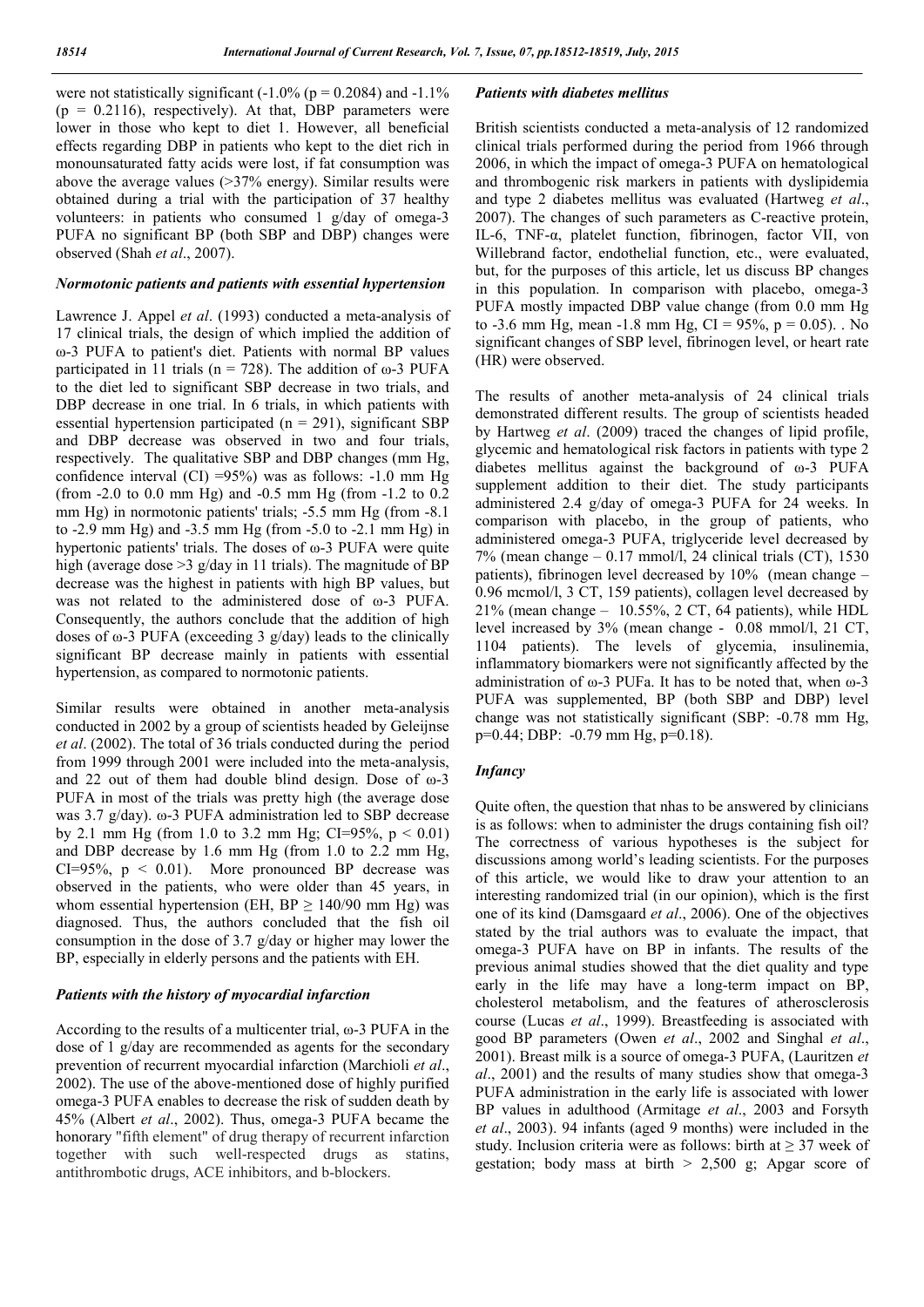$\geq$  7 points at the 5th minute of assessment; absence of any serious complications in labor and during embryo life; absence of any chronic diseases. The study participants were divided into two groups: children in the first group (n=49) did not take fish oil, and those in the second group (n=45) took 5 ml of fish oil daily. In turn, 22 patients from the first group ate standard infant formulas, while 27 patients drank cow milk. Participants from the second group were divided into the following subgroups: fish oil + standard infant formula ( $n=26$ ) and fish oil + cow milk. The patients were followed up for 3 months (from 9th to 12th months of a child's life). According to the results of the trial, regardless of fish oil intake, DBP and mean BP (the arithmetic mean of SBP and DBP parameters) values did not differ significantly between groups. The situation was the other way round for SBP parameters: infants that took fish oil had lower SBP level  $(-5.6 \pm 3.1 \text{ mm Hg}, \text{p=0.06})$ , as compared to infants whose diet was not enhanced with fish oil  $(2.4 \pm 2.8)$ mm Hg,  $p=0.43$ ). No significant BP changes were observed in the children who drank cow milk (Table 2).

EPA and DHA concentration in red blood cells (the proportion of the total PUFA amount) in the group of children who took fish oil increased from  $0.6 \pm 0.1$  to  $3.2 \pm 0.2$ %, and from  $5.5 \pm$ 0.3 to 7.5  $\pm$  0.2 %, respectively (p < 0,001). Meanwhile, LA and AA concentration in red blood cells decreased from  $10.7 \pm$ 0.2 to  $9.2 \pm 0.2\%$  (p < 0.001), and from  $16.3 \pm 0.3$  to  $13.7 \pm 0.3$ 0.3% ( $p \le 0.05$ ), respectively (Figure 1). No such changes were observed in the group of children who did not take fish oil.

#### *Patients on hemodialysis*

Kidney is one of the target organs for hypertonic process. Kidney function disorders developing in essential hypertension are more often the consequence, rather than the cause of the disease. Besides, such disorders may promote the progression of disease. In present day nephrosclerosis, being the most frequent endpoint of high BP impact on kidneys, is responsible for 10 to 20% of all new cases of the need for dialysis.

| Table 2. Impact of omega-3 PUFA on BP parameters (Damsgaard et al., 2006) |  |  |  |  |  |  |  |  |
|---------------------------------------------------------------------------|--|--|--|--|--|--|--|--|
|---------------------------------------------------------------------------|--|--|--|--|--|--|--|--|

| Parameter                     | Group of children who did not take fish oil | Group of children who took fish oil |
|-------------------------------|---------------------------------------------|-------------------------------------|
| Systolic BP $(mm Hg)$         |                                             |                                     |
| 9th month ( $p=0.27$ )        | $106.6 \pm 2.0$                             | $109.9 \pm 2.2$                     |
| 12th month ( $p=0.05$ )       | $108.8 \pm 1.7$                             | $104.1 \pm 1.7$                     |
| Dyastolic BP $(mm Hg)$        |                                             |                                     |
| 9th month ( $p=0.65$ )        | $63.7 \pm 1.7$                              | $64.9 \pm 1.9$                      |
| 12th month $(p=0.43)$         | $63.4 \pm 1.8$                              | $61.4 \pm 1.8$                      |
| Mean blood pressure $(mm Hg)$ |                                             |                                     |
| 9th month ( $p=0.76$ )        | $79.6 \pm 1.5$                              | $80.3 \pm 1.8$                      |
| 12th month $(p=0.91)$         | $79.1 \pm 1.5$                              | $78.8 \pm 1.6$                      |

Special attention should be paid to the parameters of omega-3 PUFA concentration in red blood cells of the patients under trial. As it was mentioned above, the main effects of this drug class are implemented through those omega-3 PUFA that comprise phospholipids of biological membranes. Omega-3 index of red blood cells is the parameter representing the sum of eicosapentaenoic and docosahexaenoic PUFA percentage in the red blood cell membrane (Harris and von Schacky, 2004). It was proven that this parameter is of high value as a predictor of various cardiovascular complications, including sudden cardiac death (<4% - high risk of cardiovascular diseases; 4.1- 7.9% - moderate risk;  $>8\%$  - low risk).



**Figure 1. EPA percentage in red blood cells of children at the 12th month of life (r=0.86, p<0.001, n=53) (Damsgaard**  *et al***., 2006)**

As of December 31, 2011, 28 548 patients in Russia with terminal renal failure received renal replacement therapy (RRT). The rate of patient number increase in 2011 with regard to the previous year was 8.7%, which is less than the mean value for years 2006 through 2010 (9.8%), though the rate of patient number increase in Russia still exceeds the mean global statistics (Bikbov, 2014), which is typical for the countries with insufficient RRT availability. Beyond dispute, treatment of high BP in this category of patients has some specifics, but in the context of this article we will discuss just the efficacy of omega-3 PUFA in BP correction in these patients.

Vernaglione *et al*. (2008) conducted a trial, where changes of BP parameters in patients on hemodialysis (n=24) were analyzed. For this purpose, the trial participants were offered to keep to a specific diet (3 steps): in the first 4 months, the diet was supplemented with olive oil (2 g/day), in the second 4 months - with omega-3 PUFA (2 g/day), and in the next 4 months, with olive oil (2 g/day) again. According to the results, SBP and DBP values were significantly lower  $(p<0.05)$ at the end of the second trial step. SBP decreased from 131  $\pm$ 17.8 mm Hg at the end of the first step to 122 mm Hg in the second step, and increased again to  $129 \pm 13.2$  mm Hg. Similar changes were also observed for DBP:  $83 \pm 16.3$  mm Hg at the end of the first step,  $71 \pm 14.8$  mm Hg in the second step, and  $79 \pm 6.5$  mm Hg in the third trial step. Thus, the authors state that drugs contatining omega-3 PUFA may be used for treatment of patients on hemodialysis to achieve target BP values.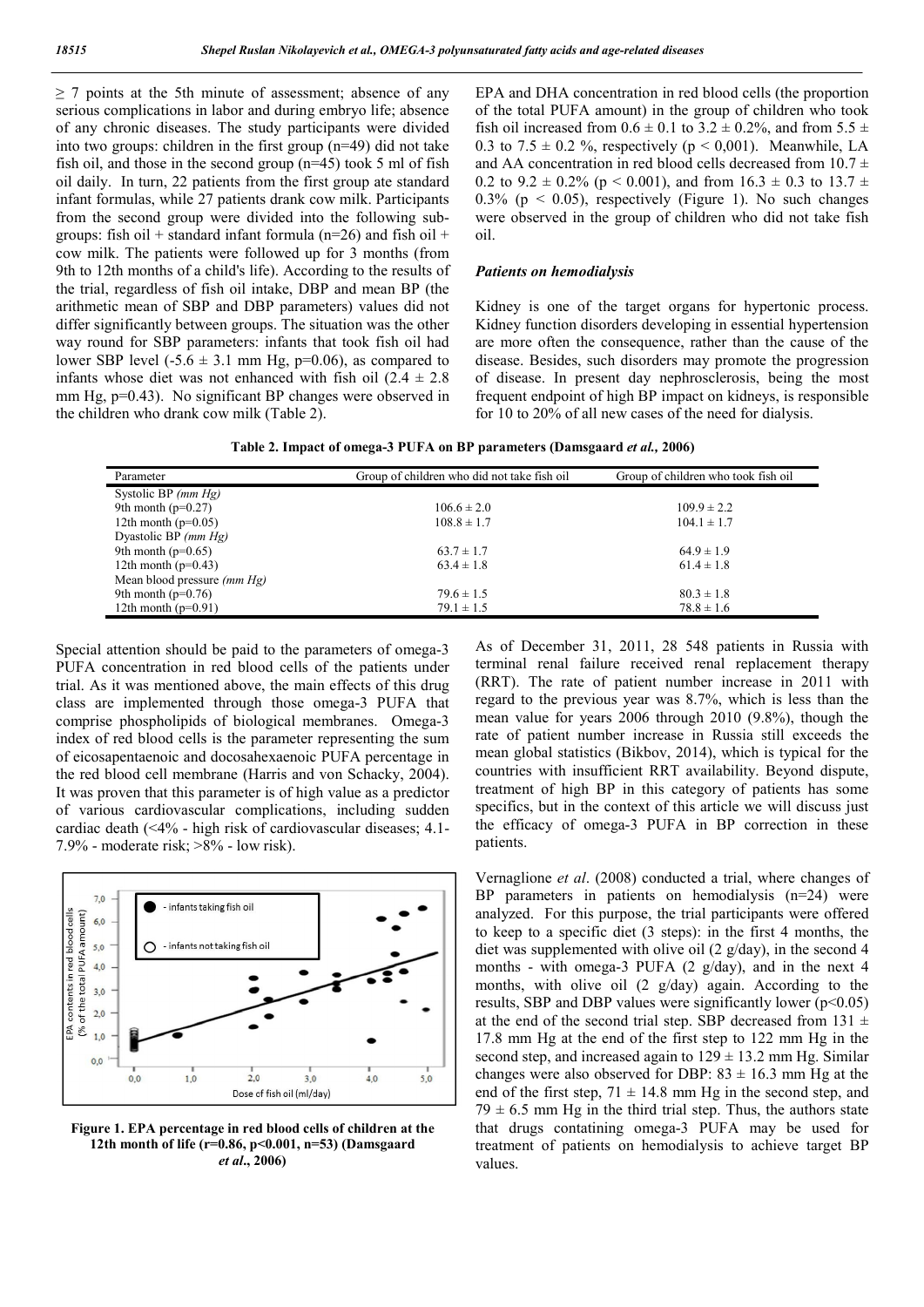#### **Aging and essential hypertension**

Free radical processes play a very important role in biosynthesis of such biologically active substances as prostaglandins, leukotrienes, prostacyclins, and thromboxanes. The disorder of free radical reactions' regulation is accompanied by uncontrolled non-enzyme oxidation of polyenoic lipids and carbohydrate autooxidation, as well as the oxidative damage of nucleic acids and proteins, which leads to the emergence of the so-called oxidative stress (OS); OS is characterized by the accumulation of primary (organic hydroperoxides) and secondary (carbonyl compounds) highly toxic products of free radical oxidation in blood and tissues, increased generation of reactive oxygen species (ROS) (superoxide anion radical, hydrogen peroxide), and/or suppression of activity of antioxidant enzymes scavenging ROS (superoxide dismutase, glutathione peroxidase - GSH-Px) (Lanzin *et al*., 2013).



**Figure 2. Hypothetic model of telomere and telomerase changes at different stages of essential hypertension development, and the possible impact of omega-3 PUFA (Drapkina and Shepel, 2013)**

It should be noted that oxidative damages to deoxyribonucleic acid (DNA) primarily occur in telomeric DNA areas. Telomeres are the terminal areas of linear chromosome DNA consisting of multiple repeating nucleotide sequences and specifically bound proteins (Drapkina and Shepel, 2013; Ivashkin, 2015 and Drapkina and Shepel, 2015). Main telomere functions are as follows: *mechanical* (participate in chromosome fixation to nuclear matrix), *stabilizing* (prevent the under-replication of genetically significant DNA areas, stabilize the ends of the torn chromosomes), *impact on gene expression, and "counting" function* (telomeres act as a "device" that determines the number of divisions that a normal cell is able to perform in the absence of telomerase) (Drapkina and Shepel, 2014). As a rule, oxidate stress is associated with chronic inflammation (Finch and Crimmins, 2004). The mentioned processes, when they act for prolonged periods, inhibit the activity of telomerase, the enzyme mainly responsible for telomere reparation. This, in turn, leads to telomere shortening (Xu *et al*., 2000; Breitschopf *et al*., 2001 and Kurz *et al*., 2004). The above-mentioned processes also form the basis for the development of essential hypertension.

#### **Omega-3 PUFA and telomeres**

The results of multiple clinical trials demonstrate that the length of telomeres is less in patients with EH, as compared to patients without EH (Drapkina and Shepel, 2013, 2015). Besides, there is evidence that in hypertonic patients the activity of telomerase in endothelial cells-precursors is decreased, which contributes to the lesser telomere length in those cells (Imanishi *et al*., 2005). All the above-described data assign new tasks for scientists and clinicians in terms of searching for new methods of EH prevention and treatment (Figure 2).



**Figure 3. Connection between telomere length and mean plasma level of omega-3 fatty acids (Farzaneh-Far** *et al***., 2010)**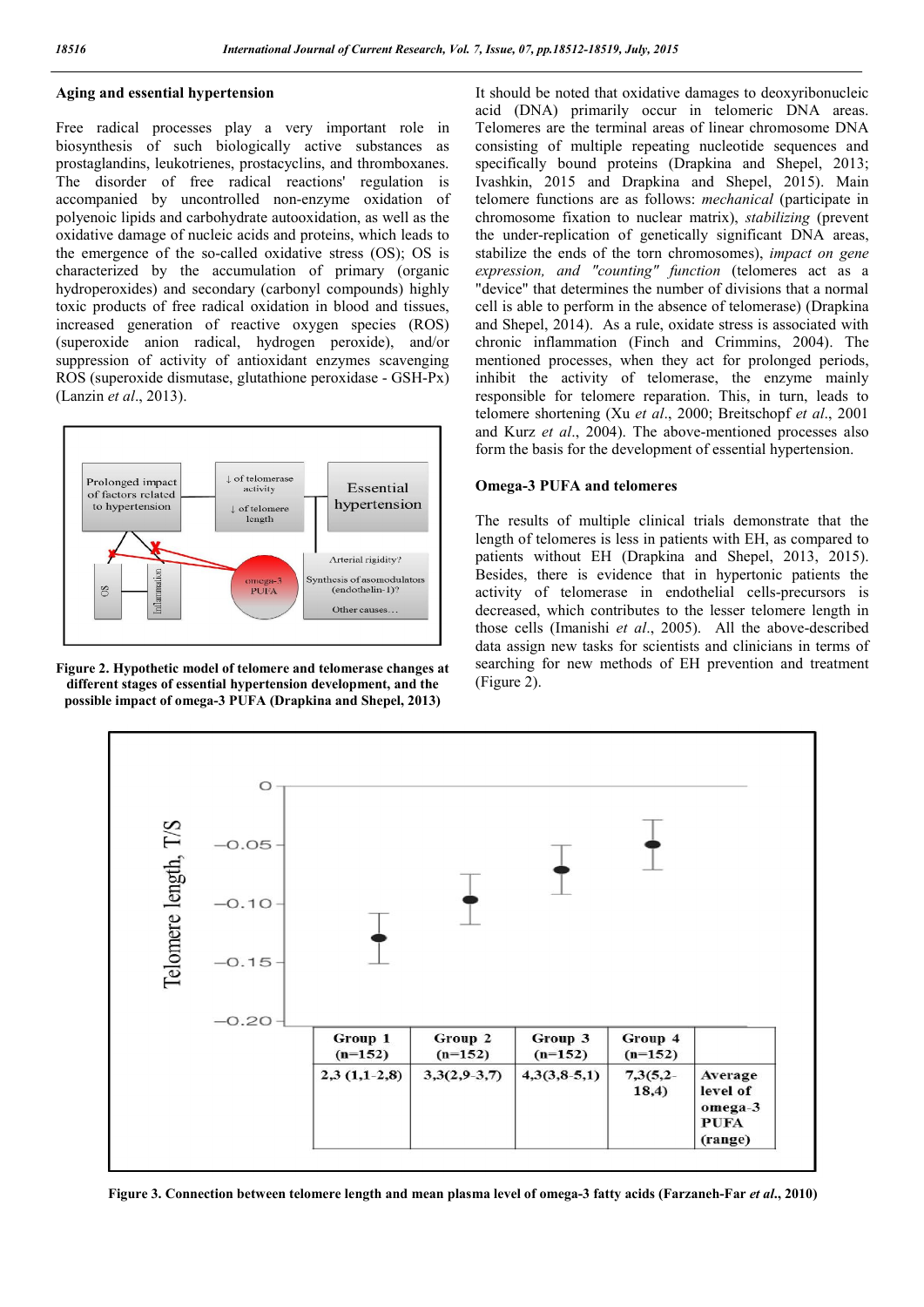Ramin Farzaneh – Far *et al*. evaluated the impact of omega-3 PUFA on the telomere length in patients with stable ischemic heart disease (Farzaneh-Far *et al*., 2010). For the abovementioned purpose, 608 patients were included into the trial. It lasted for 5 years. In the beginning and in the end of the trial, telomere length was measured in patients (relative telomere length was evaluated using the T/S parameter, which was calculated as the ratio of the number of telomere repeated copies to the number of albumin gene copies). Besides, the plasma level of omega-3 fatty acids (DHA and EPA) was measured in patients, and its connection with telomere length was evaluated. The results of the trial are presented in Figure 3. The group of patients, in which mean blood DHA + EPA level was 2.3%, had the highest rate of telomere shortening  $(0.13 \text{ T/S } (0.09-0.17), \text{ CI=95\%, } p<0.001), \text{ while}$ the lowest rate of telomere shortening (0.05 T/S (0.02–0.08),  $CI=95\%$ ,  $p<0.001$ ) was observed in patients with high blood  $DHA$  + EPA level (7.3%). Blood pressure parameters in the 4th group were significantly lower, as compared to the 1st group patients (129/74 mm Hg and 134/74 mm Hg, respectively). The authors of the trial suggest that one of the possible explanations for the impact of omega-3 PUFA on the rate of telomere length shortening lies in the oxidative stress: reactive oxygen species selectively interact with GGG-areas of telomeres and contribute to the increase in the rate of telomere shortening in mitosis.

Despite the fact that EPA and DHA are more vulnerable to oxidation processes than omega-6 PUFA (AA in particular), the addition of omega-3 PUFA to diet is associated with the low level of F2-isoprostans (standard indicator of systemic oxidative stress), as well as with the higher level of antioxidative enzymes (catalase, superoxide dismutase). The second potential mechanism that can help to explain the connection of omega-3 fatty acids and the rate of telomere shortening is the activity of telomerase enzyme. Up until recently, it has been thought that embryonic, stem and cancer cells had high telomerase activity during the whole life, while there is no telomerase activity in somatic cells. Nevertheless, the results of the studies demonstrate that low telomerase activity is observed in T-lymphocytes. It was found out that high telomerase activity was observed in the sub-population of thymocytes, and its moderate activity was seen in Tlymphocytes of tonsils.

In peripheral blood, the level of T-lymphocyte telomerase activity varied from low to indeterminable level (Weng *et al*., 1996). In healthy patients, the daily intake of 3 g of omega-3 PUFA is associated with significant increase of telomerase activity (Ornish *et al*., 2008). At the same time, in patients with colorectal adenocarcinoma, who took EPA and DHA, telomerase activity was lower than in patients who did not take omega-3 PUFA (Eitsuka *et al*., 2005). Analyzing the abovementioned observations, one may suggest that omega-3 fatty acids can have a two-fold impact on telomerases, depending on cells context: they increase the telomerase activity in healthy tissues and suppress its activity in cancer cells. In other American study, the authors also set a task to find connection between oxidative stress, white blood cell telomere length and omega-3 PUFA intake. For the above-mentioned purpose, 106 males and females were included into the trial, aged in the range from 40 to 85 years. The patients were divided into 3 groups: the 1st group received 2.5 g/day of omega-3 PUFA, the 2nd group received 1.25 g/day of omega-3 PUFA, and the 3rd group received placebo. The trial lasted for 4 months. In patients who did not take supplements with omega-3 PUFA, the level of indicators of systemic oxidative stress (F2 isoprostans) increased by  $8\%$  (0.073 ng/ml, p=0.02), while in the 1st and 2nd groups the level of F2-isoprostans decreased by 8% and 9%, respectively (-0.094, р=0.04 and -0.086, р=0.99). Telomerase activity in the first group increased by 54%, in the second group - by 53%, and only by 39% in the placebo group. Telomere length in the 1st and 2nd groups increased by 50 and 21 base pairs, respectively, while telomere length in the placebo group decreased by 43 base pairs. Thus, the primary data on telomere length in three groups did not differ significantly. It is known that in each human PUFA are absorbed and metabolized individually.

Besides, the medication adherence of the patients is also an ongoing challenge. For the above-mentioned purpose, the ω-6:ω-3 PUFA ratio was calculated, and the evaluation of its connection with telomere length was conducted. The decrease of ω-6:ω-3 ratio is associated with the increase in telomere length by 20 nucleotide pairs (p=0.02). Taking into account the inclusion of the most frequent fatty acids of each class, the ω-6:ω-3 ratio may be presented as АА:(EPA+DHA). The decrease in АА: (EPA+DHA) ratio is associated with the increase in telomere length by 35 nucleotide pairs (p=0.08). Similarly, if the ω-6:ω-3 ratio is presented as АА:(EPA+DHA+DPA), the ratio increase by 1 unit correlated with the telomere increase by 22 nucleotide pairs  $(p=0.07)$ . Thus, despite the fact that changes of telomerase activity and telomere length in omega-3 PUFA intake were insignificant, the data analysis adjusted for the  $\omega$ -6: $\omega$ -3 ratio in plasma brought in some corrections: telomere length increases with the decrease in ω-6:ω-3 ratio. To sum it up, low ω-6:ω-3 ratio may have an impact on cell aging.

## **Conclusion**

The efficacy of omega-3 PUFA use in cardiology is so high that in many countries omega-3 PUFA drugs are added to treatment protocols for patients with cardiovascular diseases together with aspirin, warfarin and other drugs (Belenkov *et al*., 2011). These drugs are especially important in abandoning the traditional dietary forms that included the intake of large amounts of fresh fish. Omega-3 PUFA drugs have a good tolerability and practically no side effects. The patients with the history of cardiovascular diseases are recommended to eat fat fish species twice a week, or add ALA-rich food (flaxseed, rapeseed, soyabean, walnut oils) to their diet. Patients with essential hypertension are recommended to take 1.0 g/day of EPA+DHA in the form of fish oil or biologically active supplements (BAS) as an addition to basic hypotensive treatment (ESC/ESH, 2013). Doses of omega-3 PUFA mentioned above, apart from the beneficial effect on the course of essential hypertension, also have a protective effect at the molecular-genetic level, contributing to slowing down the rate of telomere shortening. The decrease in the rate of telomere shortening, in its turn, contributes to the slowdown of the process of ageing and the development of age-related diseases.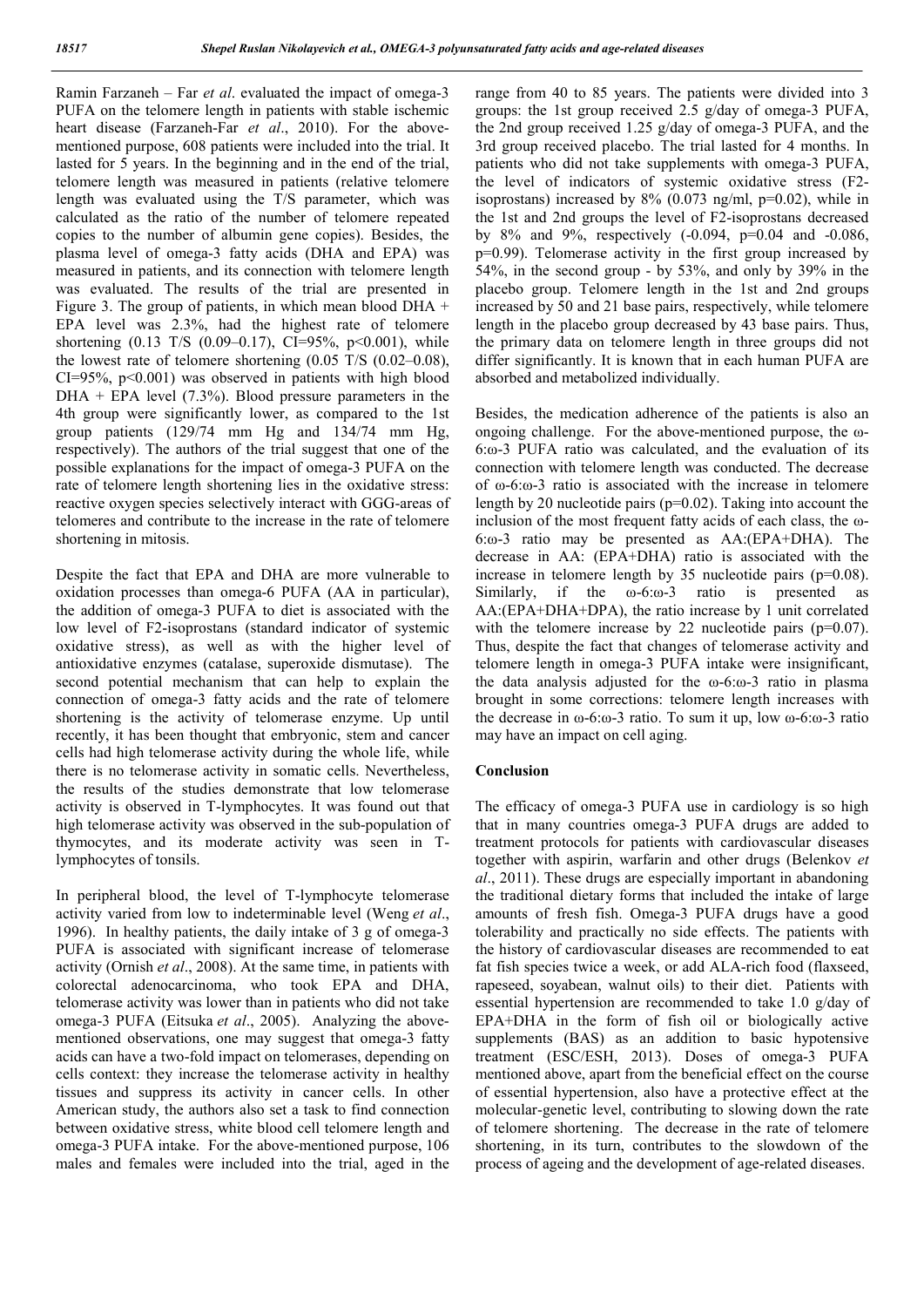#### **Conflict of interests**

All authors declare that there exists no potential conflict of interests that might need to be disclosed in this article.

#### **REFERENCES**

- 2013 ESC/ESH guidelines for the management of arterial hypertension*. J Hypertension.*; 31(7): 1281–1357.
- Albert C.M., Campos H., Stampfer M.J., *et al*. Blood levels of longchain n-3 fatty acids and the risk of sudden death. *N Engl J. Med*. 2002; 346: 1113-1118.
- Armitage, J.A., Pearce, A.D., Sinclair, A.J., Vingrys, A.J., Weisinger, R.S., Weisinger, H.S. 2003. Increased blood pressure later in life may be associated with perinatal ω-3 fatty acid deficiency. Lipids.; 38: 459–464.
- Belenkov Yu, N., Mareev V. Yu., Arutyunov G.P., Shlyakhto E.V. *et al*. 2011. Experts' formal consensus on the role of ethyl ethers of omega-3 polyunsaturated fatty acids 90% in CHF treatment and preventon. Heart Failure Journal (Jurnal Serdechnaya Nedostatochnost), 12, No. 4 (66), pp. 250– 253.
- Bikbov, B.T. 2014. State of replacement therapy in patients with chronic renal failure in the Russian Federation in 1998–2009. Report based on the data from the Russian Registry of replacement renal therapy / B.T. Bikbov, N.A. Tomilina // Nephrology and dialysis (Nephrologiya i dializ).  $-$  Vol. 16, No. 1.  $-$  pp.11–127.
- Breitschopf, K., Zeiher, A.M., Dimmeler, S. 2001. Proatherogenic factors induce telomerase inactivation in endothelial cells through an Akt-dependent mechanism. FEBS Lett; 493: 21-25.
- Damsgaard, C.T., Schack Nielsen, L., Michaelsen, K.F., Fruekilde, M.B., Hels, O., Lauritzen, L. 2006. Fish oil affects blood pressure and the plasma lipid profile in healthy Danish infants. *J Nutr*. ; 36(1): 94–99.
- Das, U.N. 2004. Long-chain polyunsaturated fatty acids interact with nitric oxide, superoxide anion, and transforming growth factor-beta to prevent human essential hypertension. *Eur J Clin Nutr., (58): 195-203.*
- Drapkina, O.M., Shepel, R.N. 2013. Modern ideas on telomere and telomerase role in the pathogenesis of essential hypertension. Arterial hypertension (Arterialnaya gipertenziya). 2013. Vol. 19. No. 4. pp. 290-298.
- Drapkina, O.M., Shepel, R.N. 2014. Telomeres and chronic heart failure. Cardiology (Kardiologiya). Vol. 54. No. 4. pp. 60-67.
- Drapkina, O.M., Shepel, R.N. 2015. Telomeres and telomerase complex. Main signs of genetic failure. Cardiovascular failure and prevention (Kardiovaskulyarnaya terapiya i prophilaktika). No. 1. pp. 70-77.
- Dyerberg, J., Bang, H.O., Hjorne, N. 1975. Fatty acid composition of the plasma lipids in Greenland Eskimos. *Am J Clin Nutr*.; *28*: *958* – *966.*
- Eitsuka, T., Nakagawa, K., Suzuki, T., Miyazawa, T. 2005. Polyunsaturated fatty acids inhibit telomerase activity in DLD-1 human colorectal adenocarcinoma cells: a dual mechanism approach*. Biochim Biophys Acta*., 1737(1): 1– 10.
- Erkkilä, A.T., Lichtenstein, A.H., Mozaffarian, D. and Herrington, D.M. 2004. Fish intake is associated with a

reduced progression of сoronary artery atherosclerosis in postmenopausal women with coronary artery disease. *Am. J. Clin. Nutr*., 80(3): 626–632.

- Farzaneh-Far, R., Lin, J., E.pel, E.S., Harris, W.S., Blackburn, E.H., Whooley, M.A. 2010. Association of marine omega-3 fatty acid levels with telomeric aging in patients with coronary heart disease. *JAMA.*; 303: 250-257.
- Finch, C.E., Crimmins, E.M. 2004. Inflammatory exposure and historical changes in human life-spans. *Science*; 305: 1736- 1739.
- Forsyth, J.S., Willatts, P., Agostoni, C., Bissenden, J., Casaer, P., Boehm, G. 2003. Long chain polyunsaturated fatty acid supplementation in infant formula and blood pressure in later childhood: follow up of a randomised controlled trial. *BMJ*.; 326: 953-957.
- Geleijnse, J.M., Giltay, E.J., Grobbee, D.E., Donders, A.R., Kok, F.J. 2002. Blood pressure response to fish oil supplementation: metaregression analysis of randomized trials. *J Hypertens*., (20): 1493-1499.
- Harris, W.S. 1997. ω-3 fatty acids and serum lipoproteins: human studies. *Am. J. Clin. Nutr*., 65(5 Suppl.): 1645S– 1654S.
- Harris, W.S., von Schacky, C. 2004. The omega–3 index: a new risk factor for death from coronary heart disease. *Prev Med;* 39: 212–220.
- Hartweg, J., Farmera, A.J., Holmanb, R., Neil, A. 2009. Potential Impact of omega-3 treatment on cardiovascular disease in type 2 diabetes. *Curr Opin Lipidol*., 20: 30-38.
- Hartweg, J., Farmer, AJ., Holman, RR., Neil, HA. 2007. Meta - analysis of the effects of n-3 polyunsaturated fatty acids on haematological and thrombogenic factors in type 2 diabetes. *Diabetologia*; *50*(*2*): *250*–*258*.
- Imanishi, T., Hano, T., Nishio, I. 2005. Estrogen reduces endothelial progenitor cell senescence through endothelial progenitor cell senescence through augmentation of telomerase activity. *J Hypertens*.; 23:1699–1706.
- Ivashkin, V.T. 2015. Molecular interactions between telomeres and mitochondria, and aging-related diseases. Available at http://internist.ru/video/detail/5738/?sphrase\_id=11799.
- Kurz, DJ., Decary, S., Hong, Y., Trivier, E., Akhmedov, A., Erusalimsky, JD. 2004. Chronic oxidative stress compromises telomere integrity and accelerates the onset of senescence in human endothelial cells. *J Cell Sci*.; 117: 2417-2426.
- Lanzin, V.Z., Postnov A. Yu. *et al*. 2013. Oxidative stress as a risk factor of complication of cardiovascular diseases and premature aging under the impact of adverse climatic conditions. Cardiological Herald (Kardiologicheskiy vestnik); 8(1): 22–25.
- Lauritzen, L., Hansen, H.S., Jorgensen, M.H., Michaelsen, K.F. 2001. The essentiality of long chain ω-3 fatty acids in relation to development and function of the brain and retina. *Prog Lipid Res*.; 40: 1-94.
- Lawrence J. Appel., Edgar R. Miller III, Аlexander J. Seidler, Paul K. Whelton, 1993. *Arch Intern Med*.; 153(12):1429- 1438.
- Lucas, A., Fewtrell, M.S., Cole, T.J. 1999. Fetal origins of adult disease – the hypothesis revisited. *BMJ*.; 319: 245- 249.
- Marchioli, R., Barzi, F., Bomba, E., *et al*. 2002. Early protection against sudden death by n-3 polyunsaturated